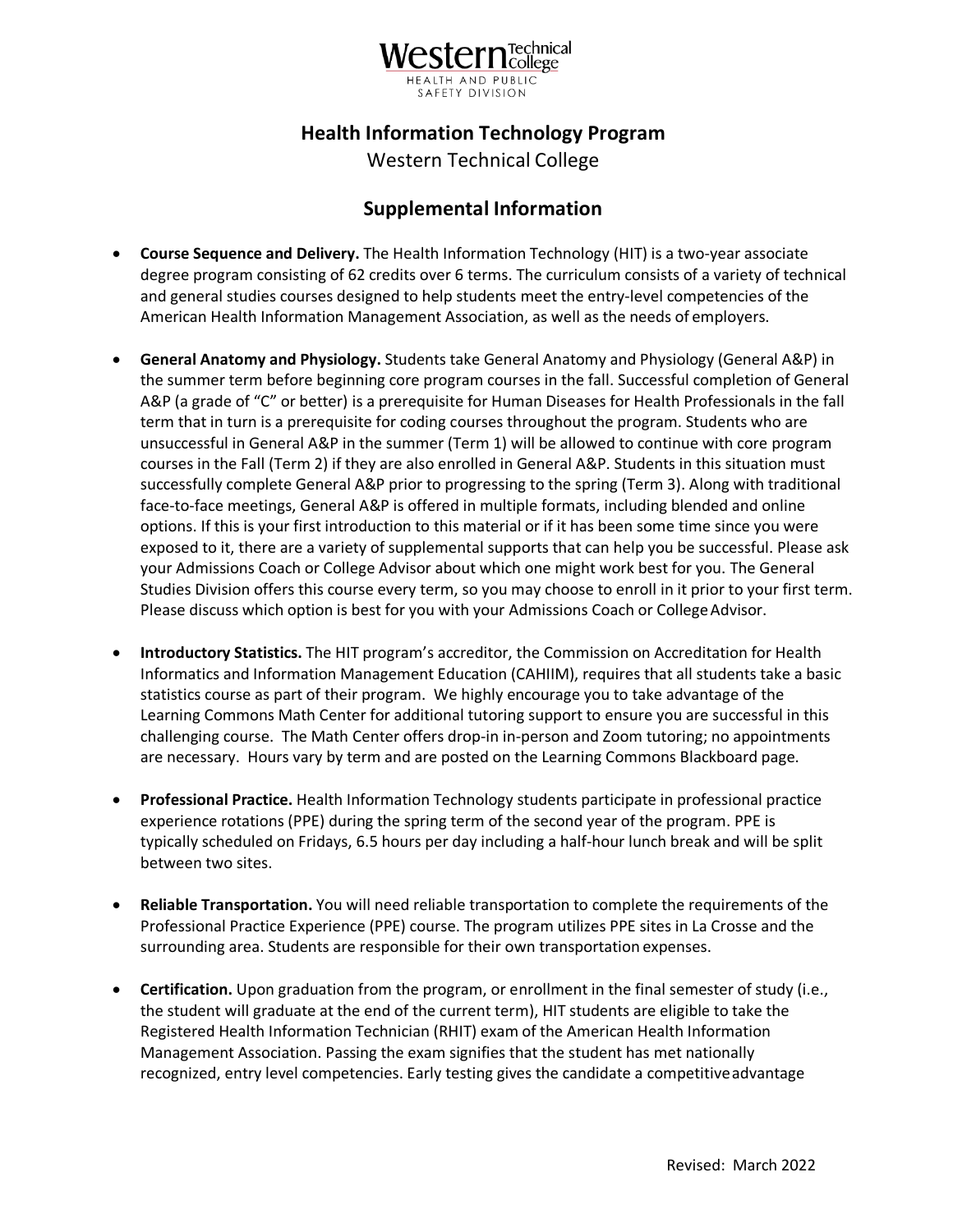immediately upon graduation. Early testing candidates will be awarded the RHIT credential once they have passed the exam and submitted an official transcript to the AHIMA indicating that they have successfully completed the requirements of their associate degree. For more information, visi[t www.ahima.org.](http://www.ahima.org/) 

- **Comparing Health Information Technology (HIT) and Medical Coding Specialist(MCS).**  courses. The HIT degree has a broader scope than the MCS and for this reason it may lead to more Both the HIT and MCS programs prepare students equally for careers related to coding and revenue management through a series of rigorous human science, coding and reimbursement related and better paying job opportunities.
- challenges. The HIT program at Western is geared toward developing competencies in both areas. • **Overview of Careers in Health Information Technology.** The future of health information management is rapidly changing as a result of advances in health care and technology. National accreditation standards require all HIT educational programs to address competencies related to data management and/or revenue management in order to prepare graduates to meet these

 HITs ensure the availability, quality, integrity and protection of data related to patient care. Students develop knowledge and skills in data management through the use of spreadsheets, databases, data visualization techniques, data analysis, compliance with legislation and more.

HIT programs incorporate the disciplines of medicine, management, finance, information technology, and law into one curriculum. Because of this unique mixture, graduates can choose from a variety of work setting across an array of healthcare environments.

- − **Examples of entry and mid-career level job titles related to DataManagement** 
	- o **Release of Information (ROI) Specialist:** applies laws pertaining to patient privacy and security in releasing medical information to patients and 3rd party requestors with proper authorization.
	- Personally Identifiable Information (PII). o **Compliance Officer:** evaluates contracts and licenses for compliance with laws and regulations, reviews security and protection of Protected Health Information (PHI) and
	- reappointment purposes and queries/reports data to practitioner databanks. o **Medical Credentialing Specialist**: verifies that the credentials of health care professionals are in compliance with state and federal standards and medical staff bylaws, rules and regulations; maintains a database of practitioners' training, education, licensing and experience which is used for physician appointment and
	- o **Electronic Health Record (EHR) Implementation Specialist**: provides technical support for the implementation of EHRs which may include configuration and testing of software to ensure it meets performance specifications, trains appropriate staff/clinical personnel and interacts with software vendors to solve problems that occur during system design, implementation, evaluation and maintenance.
	- officials, clinical researchers and others to track trends for a population. Theregistry o **Registry Technician:** Registries help increase our understanding of specific conditions and treatments by collecting data about individuals that is used by public health technician collects, codes and abstracts data on specific diseases or disorders (such as cancer or trauma) and may perform ongoing follow-up on the patient's health status.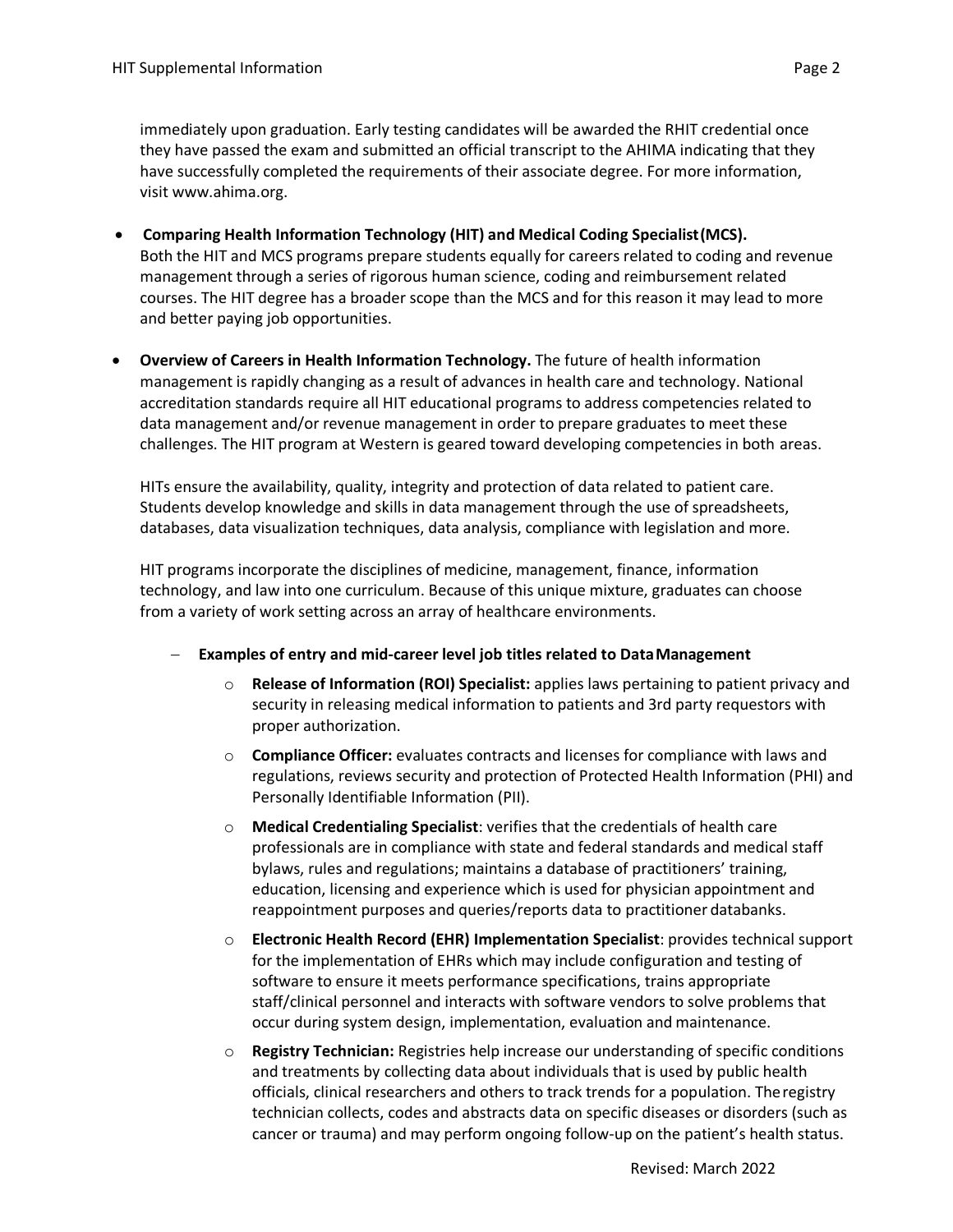Because of its importance in decision making, maintaining the integrity of registry data is of the utmost importance.

- o **Data Analyst:** gathers and interprets data and creates executive level dashboards increase patient satisfaction and lower the cost of care; presents data to help others understand the operational impact of the data. using a variety of enterprise database systems to help organizations improve quality,
- data for research, quality improvement, utilization management and more. o **HIM Department Director/Assistant Director:** may work in a variety of health settings (acute care, long term care, behavioral health, etc.) overseeing staff that are responsible for coding, quality improvement, clinical documentation improvement, release of information and more; ensures compliance with legislation and standards related to patient privacy, security and documentation, prepares and analyzes clinical

## − **Examples of entry and mid-career level job titles related to Revenue Management**

- several years of experience. o **Coding Professional:** accurately translates the patient's clinical status into coded data which is used for reimbursement, public health statics, disease tracking/trending and more, conducts audits to verify the accuracy of codes and reimbursement groups, provides education for coding specialists, documentation specialists and physicians, uses revenue cycle reports, follows up on claim denials and queries physicians to clarify documentation needed for coding. Entry level graduates typically find jobs in the outpatient or physician office setting and may move into inpatient coding after
- applies insurance rating systems. o Insurance Claims Specialist: reviews insurance policies to determine coverage, prepares insurance claim forms, transmits claims for payment or further investigation, contacts the insured or other involved persons to obtain missing information and
- o HIM Revenue Cycle Analyst: identifies areas of non-compliance in coding, charge capture and revenue cycle data collection and makes recommendations for improvement.
- Practice Experience course, Western strongly suggests that you obtain a TB Test and the following at the end of the first-year courses. • **Immunizations** - Vaccines can protect both you and the people you come in contact with in your home, at work or in the community. Immunizations provide preventative measures to reduce your risk of contracting serious diseases that affect your health. To protect you during your Professional immunizations after careful consultation with your healthcare provider regarding risks and side effects: TDap, MMR, Varicella, Hepatitis B, and influenza. You will receive more information about
- vaccination to attend their sites. To prevent any interruption in your clinical/practicum/ • **COVID Vaccination.** COVID-19 vaccination is not required to attend classes at Western Technical College, however, your clinical sites now require proof of completion of Covid-19 field classes, we are now requiring you to provide us with your COVID-19 vaccination proof to enter this program.